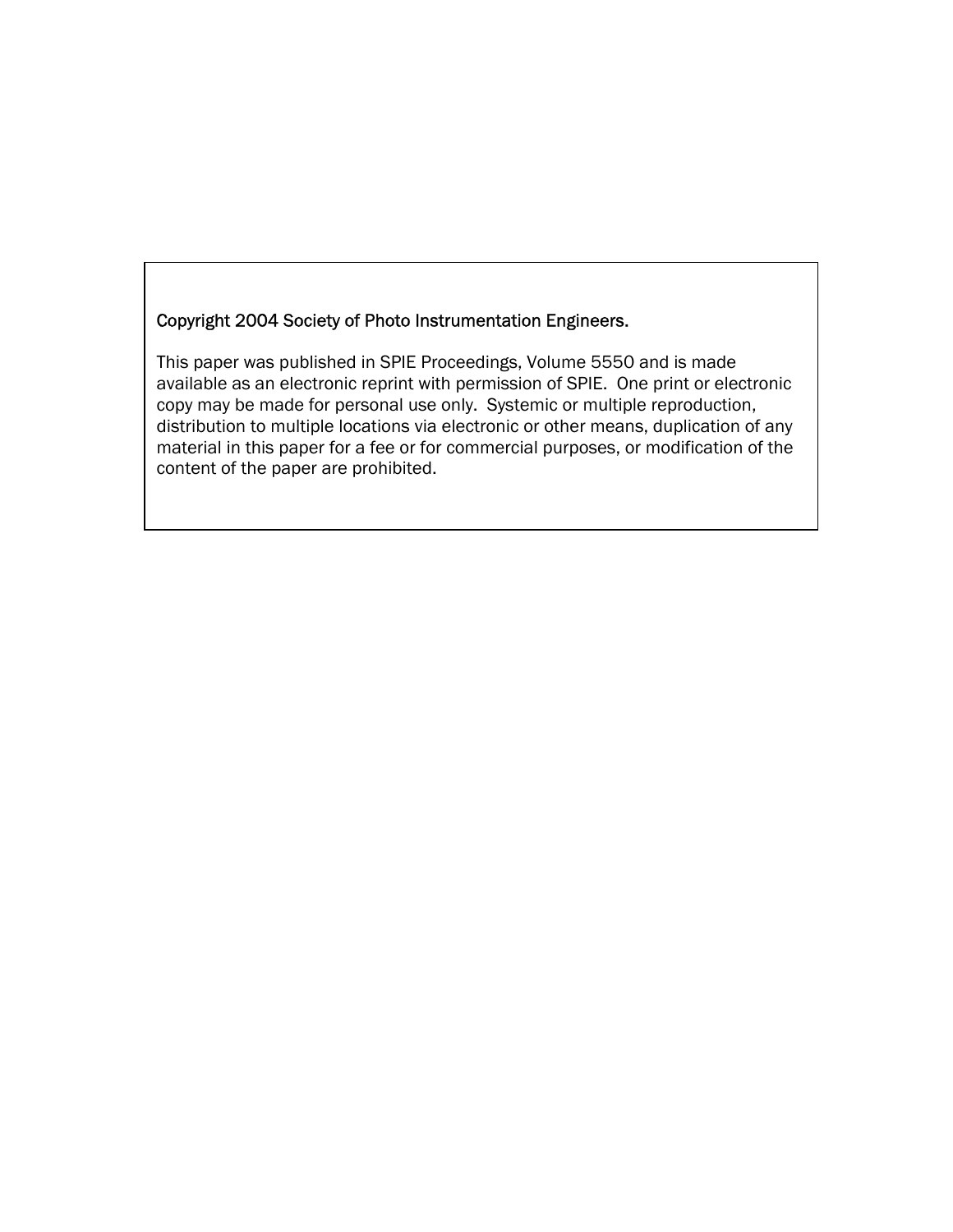# **Advances in liquid crystal beam steering**

Jay Stockley<sup>\*</sup> and Steve Serati Boulder Nonlinear Systems, Inc., 450 Courtney Way, Lafayette, CO USA 80026

### **ABSTRACT**

A space platform for optical communications could benefit from nonmechanical beam steering in which no inertia is used to redirect the laser communications link. This benefit is to come in the form of compact, low-power, lightweight optical phased arrays that provide greater flexibility in their steering capability. Non-mechanical beam steering eliminates the need for massive optomechanical components to steer the field of view of optical systems. A phased array approach also allows for random access beam steering. This paper discusses nonmechanical beam steering based on liquid crystal on silicon optical phased array technology. Limitations of the current technology and improvements are presented.

**Keywords:** Liquid Crystal Optical Phased Arrays Beam Steering

#### **1. INTRODUCTION**

 $\overline{a}$ 

A non-mechanical approach to beam steering eliminates the need to apply mechanical force to move massive reflectors and consequently the need to counterbalance these forces. Therefore, non-mechanical beam steering is beneficial in applications where the optical axis of the instrument needs to be rapidly redirected to random locations or where the platform is relatively small and mechanical stabilization during scanning is a difficult problem. Due to such benefits, there is a need to develop technologies that provide this capability without greatly sacrificing other parameters such as aperture size, efficiency, and scanning range.

There are several means to implement nonmechanical beam steering including liquid crystal optical phased arrays (OPAs), solid crystal based electro-optic modulators, acousto-optic modulators, and micro-electromechanical (MEMs) actuators. These nonmechanical beam steering technologies have the potential to exceed pointing capability offered by gimbals while greatly reducing the weight, power and size of optical assemblies making them very attractive for orbiting-platform implementations.

An optical phased array steers light by phase modulating the light entering or exiting the optical system. By applying a linear phase shift across the beam's wave front as it leaves the system, the light propagating along the system's optical axis is steered to an off-axis angle<sup>1</sup>. The angle of propagation is a function (the arcsine) of the ratio of the light's wavelength to the distance over which a phase shift of  $2\pi$  occurs. Therefore, a higher occurrence of  $2\pi$ phase shifts across the wave front increases the steer angle (i.e. higher spatial frequency increases the deflection angle). Due to reciprocity, monochromatic light entering the system from a particular angle has a linear phase shift with respect to the system's optical axis that represents modulo- $2\pi$  phase shifts at a particular spatial frequency. This spatial frequency pattern is phase conjugated by the frequency-matching phase shifts applied by the OPA causing the incoming light from a particular angel to propagate along the system's optical axis.

Boulder Nonlinear Systems (BNS) uses very large scale integration (VLSI) to address an array of liquid crystal modulators to implement a nonmechanical beam steering device. The VLSI addressing allows for true multiplexing to achieve individually addressable pixels across the entire optical aperture. This flexibility results in a random access beam deflector with the potential for phase correction.

The optical head consists of a layer of liquid crystal sandwiched between a cover glass and a VLSI backplane in a PGA (pin grid array) package as shown in Figure 1. The VLSI backplane receives analog voltage signals through input lines and routes signals to each phase shifter element using a multiplexer arrangement. Each array element has a storage capacitor to hold an analog voltage level on the LC addressing electrode as other array elements are

<span id="page-1-0"></span><sup>∗</sup> jstockley@bnonlinear.com; phone (303) 604-0077; fax (303) 604-0066; www.bnonlinear.com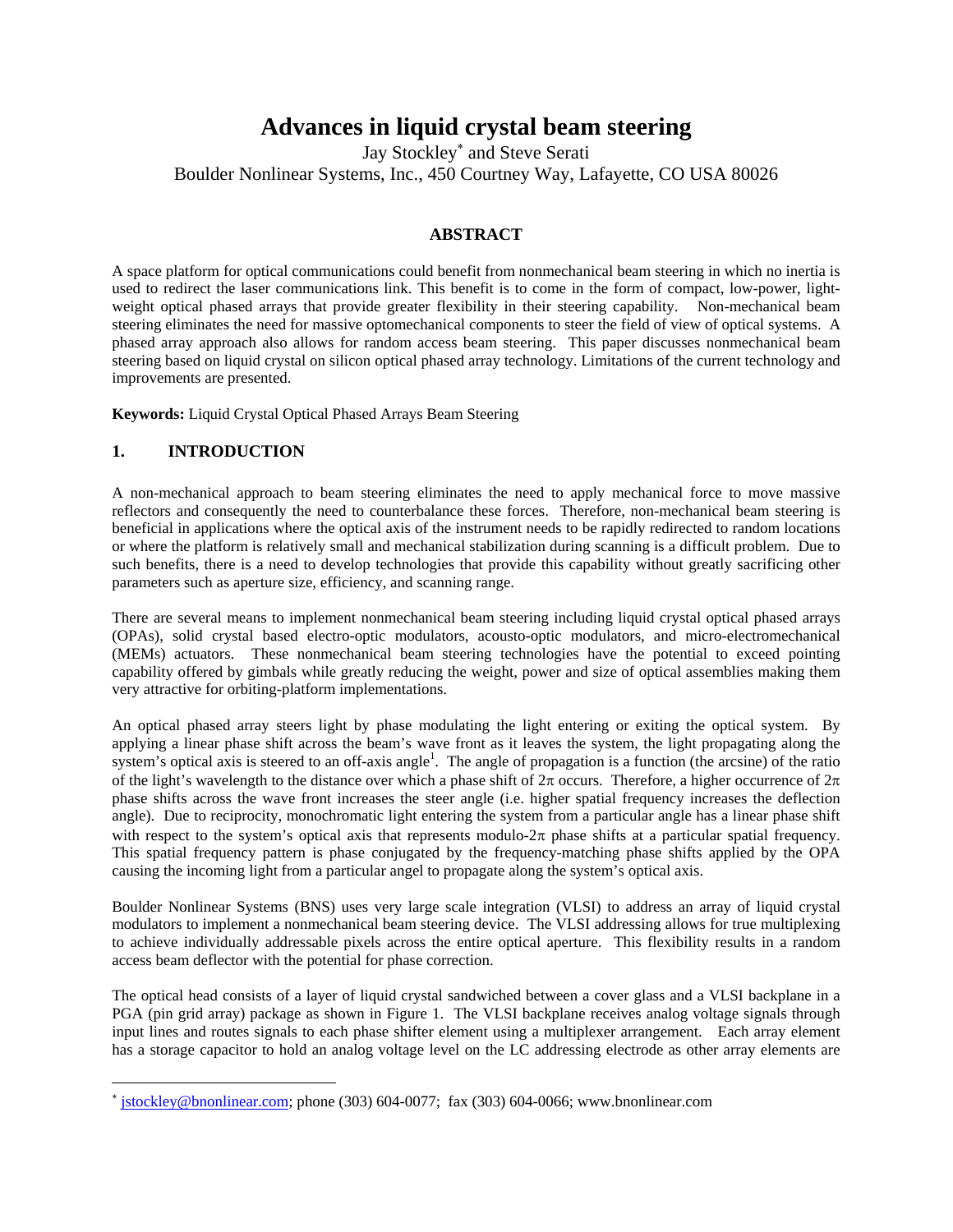loaded with data. The ability to individually control every electrode of a large array is achieved with a minimum number of electrical interconnects, maximizing the number of addressable spots and versatility of the device<sup>2</sup>.

 In order to modulate the phase of incident light, the nematic liquid crystal modulator is aligned in a planar conformation. Here the liquid crystal director (i.e. long axis of the molecules) is oriented parallel to the polarization of the incident light. Upon application of a voltage, the molecules tilt in a direction parallel with the direction of propagation of the optical field. This causes the incident light to encounter a reduced refractive index. The change in refractive index translates directly to a change in the optical path, and consequently a phase shift for the incident light. If enough voltage is applied, the variation in refractive index ranges from the extraordinary index (for no applied voltage) to the ordinary index (maximum tilt of the molecules).



Plan View

Figure 1.Layout of a liquid crystal on silicon OPA optical head

The deflection angle for an OPA,  $\theta_m$ , is given by

$$
\theta_m = \sin^{-1}\left(\frac{m\lambda}{d}\right) .
$$

Here m is the diffracted order (usually only the first order is considered),  $\lambda$  is the vacuum wavelength and d is the (variable) grating period. Note that due to the nature of diffractive devices, steering is, in general, not continuous. However, techniques can be used to make the steering appear continuous. A major advantage of diffractive devices is that the addressable angles can be randomly accessed.

In this paper, we discuss the performance of our liquid crystal optical phased-array technology and improvements currently under development.

## **2. OPTICAL PHASED ARRAY BEAM STEERING PERFORMANCE**

The electro-optic performance of an OPA designed for 1550 nm operation is discussed in this section. For this particular device, the passivated OPA backplane with a 5 layer dielectric stack was gapped using 6 micron glass spheres to an AR coated cover glass. The assembled cell was filled with nematic liquid crystal, BL066, formerly available from Merck.

To investigate the device's steering characteristics, vertically polarized light from a 1.55 µm laser source was directed onto the OPA via a nonpolarizing beam splitter. The light diffracted from the OPA was then focused onto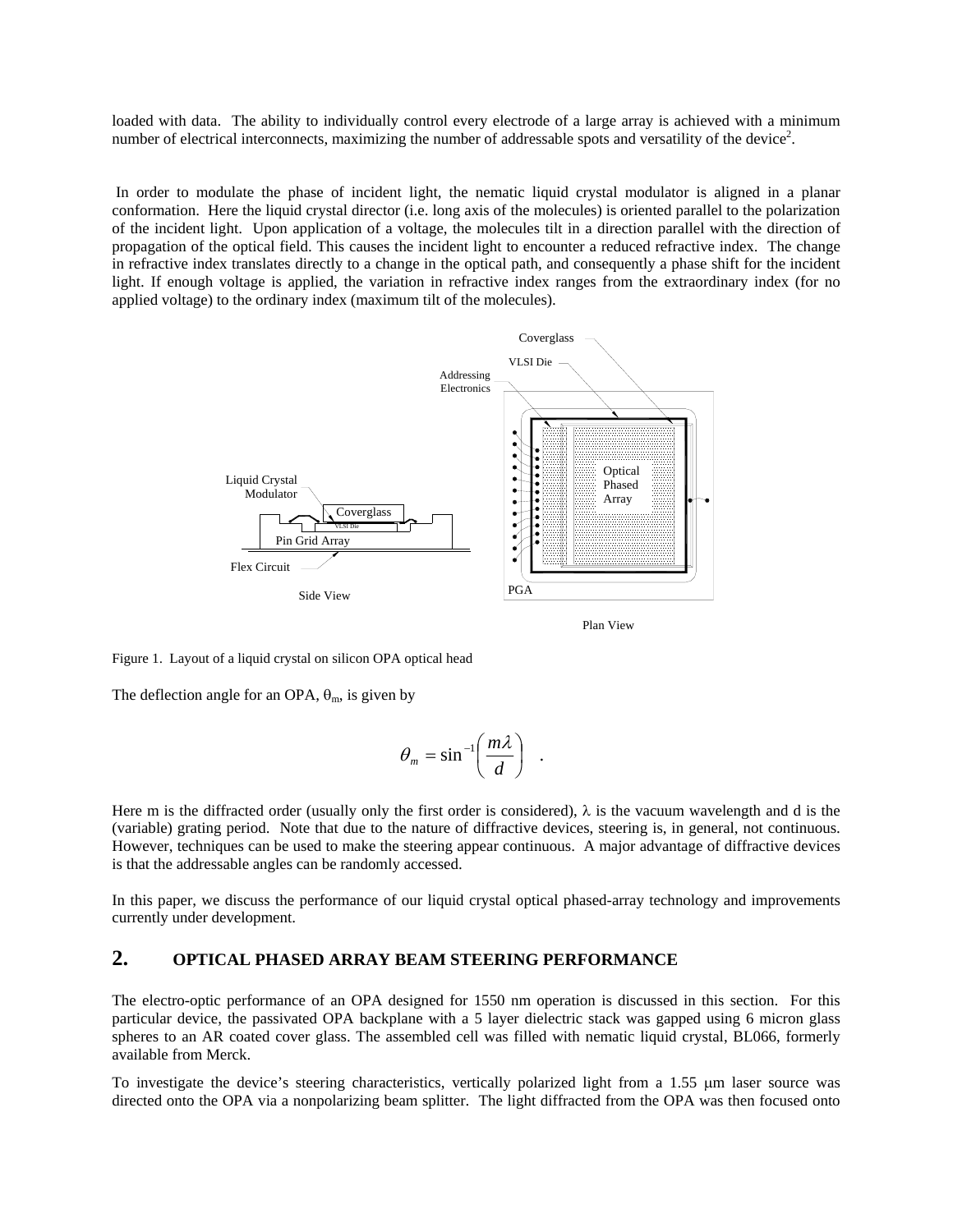an IR camera. A frame grabber was used to record the intensity level of the beam as it was steered. A MathCAD program was used to convert the digital data of the frame grabber into plots of the intensity. Figures 2, 3 and 4 show the relative intensity for three different angles:  $0.046^{\circ}$ ,  $1.5^{\circ}$  and  $3^{\circ}$  respectively.



Figure 2. Plot of far field intensity of diffracted beam for 4 wedges written across the aperture. The grating period is 1024 electrodes or  $1,843 \mu$ m. The deflection angle is  $0.046^{\circ}$ .



Figure 3. Plot of far field intensity of diffracted beam for 128 wedges written across the aperture. The grating period is 32 electrodes or 57.6  $\mu$ m. The deflection angle is 1.5°.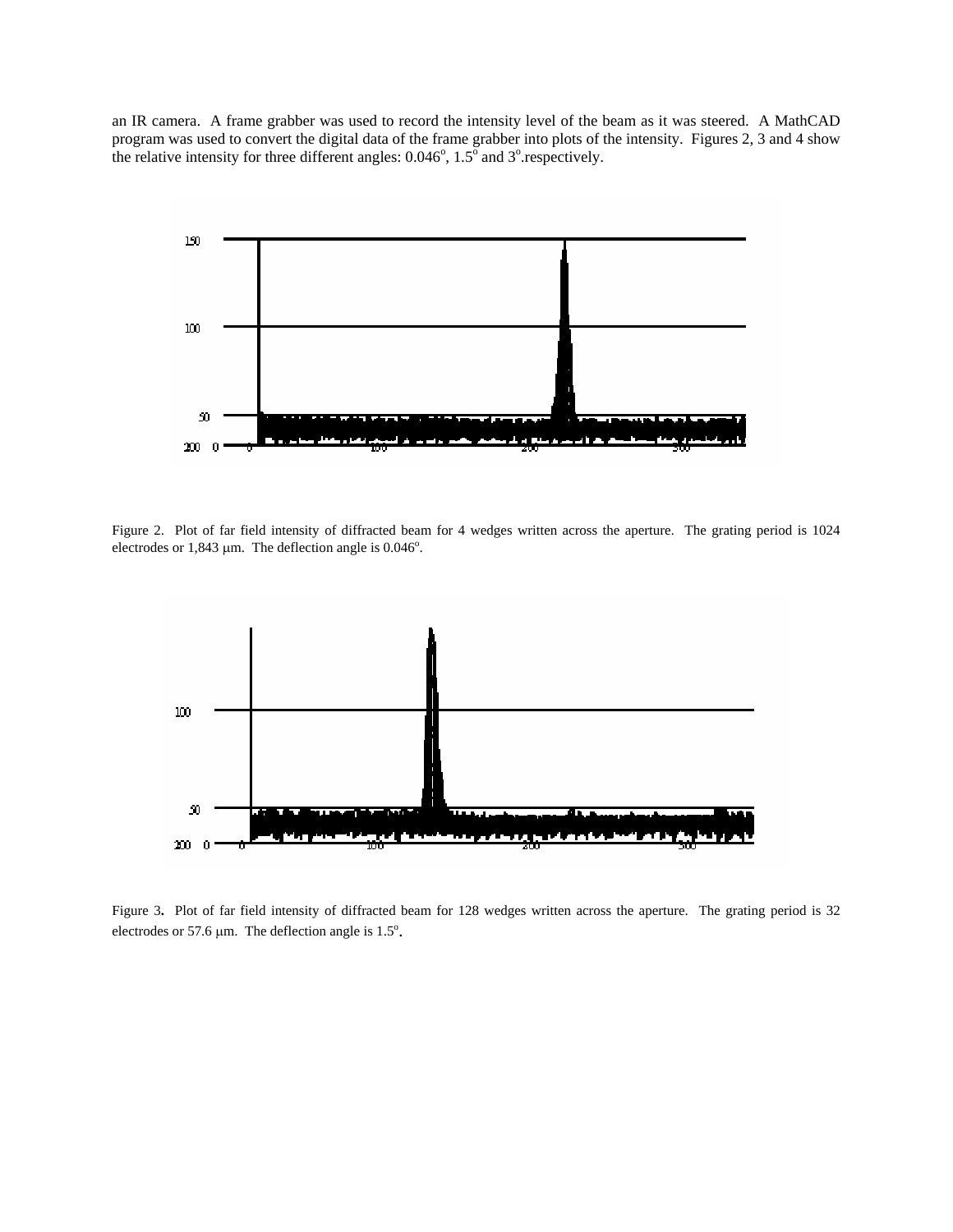

Figure 4. Plot of far field intensity of diffracted beam for 256 wedges written across the aperture. The grating period is 16 electrodes or 28.8  $\mu$ m. The deflection angle is 3<sup>o</sup>.

The intensity patterns of Figures 2, 3, and 4 have no side lobes that are distinguishable from the noise floor. Based on previous measurements it is estimated that the next highest side-lobe is on the order of  $-11$  dB from the peak where a dB is defined as 10 Log {power ratio}.

Using data obtained from the diffraction efficiency measurements, the relative diffraction efficiency of selected steer angles is plotted in Figure 5. Here the measured intensity is normalized to the light reflected from the device when it has not been addressed. There is also an additional 10% to 20 % insertion loss to these devices. That is, the specular reflection into the zero order is 80% to 90% depending on the device. The insertion loss is due to the imperfect dielectric mirror, index mismatches between the mirror and LC and diffraction from the underlying metal electrodes. Note that these figures are based on the incident light being linearly polarized at the proper orientation.

The efficiency decreases with increasing angle as expected. The fringing fields between electrodes have both positive and negative effects. The fringing fields smooth the phase profile<sup>3</sup>. This improves the fill factor, but it also creates what has been termed a flyback region at the reset. This flyback region is manifested by a phase reset that is not normal with respect to the backplane, but is instead sloped with an opposite blaze. The flyback region is a function of the aspect ratio. That is, the distance between the electrodes and the cover glass in proportion to the distance between the electrodes themselves controls the extent of the fringing fields as illustrated in Figure 6. For a given device thickness, the flyback region remains relatively constant. When the grating period is decreased to steer to larger angles the amount of a grating period that is steering light in the proper direction is proportionally smaller because the extent of the flyback region is unchanged for a given geometry. This results in a decrease in the efficiency.

This decrease in efficiency for large angles limits the maximum steer angle to less than the ideal maximum possible. For the device discussed here, the minimum useable grating period was 14 electrodes or 25.2 µm. This translated to a maximum steer angle of 3.4 degrees. The flyback region observed under a microscope was on the order of 4-6 electrodes( or  $7.2-10.8 \mu m$ ). This is too large a fraction of a period for any of the gratings that produce angles much beyond 3 degrees to exhibit high efficiency. So the aspect ratio between the distances from the electrodes on the backplane to the transparent conducting oxide on the coverglass with respect to the size of the period governs the efficiency of the steering angle.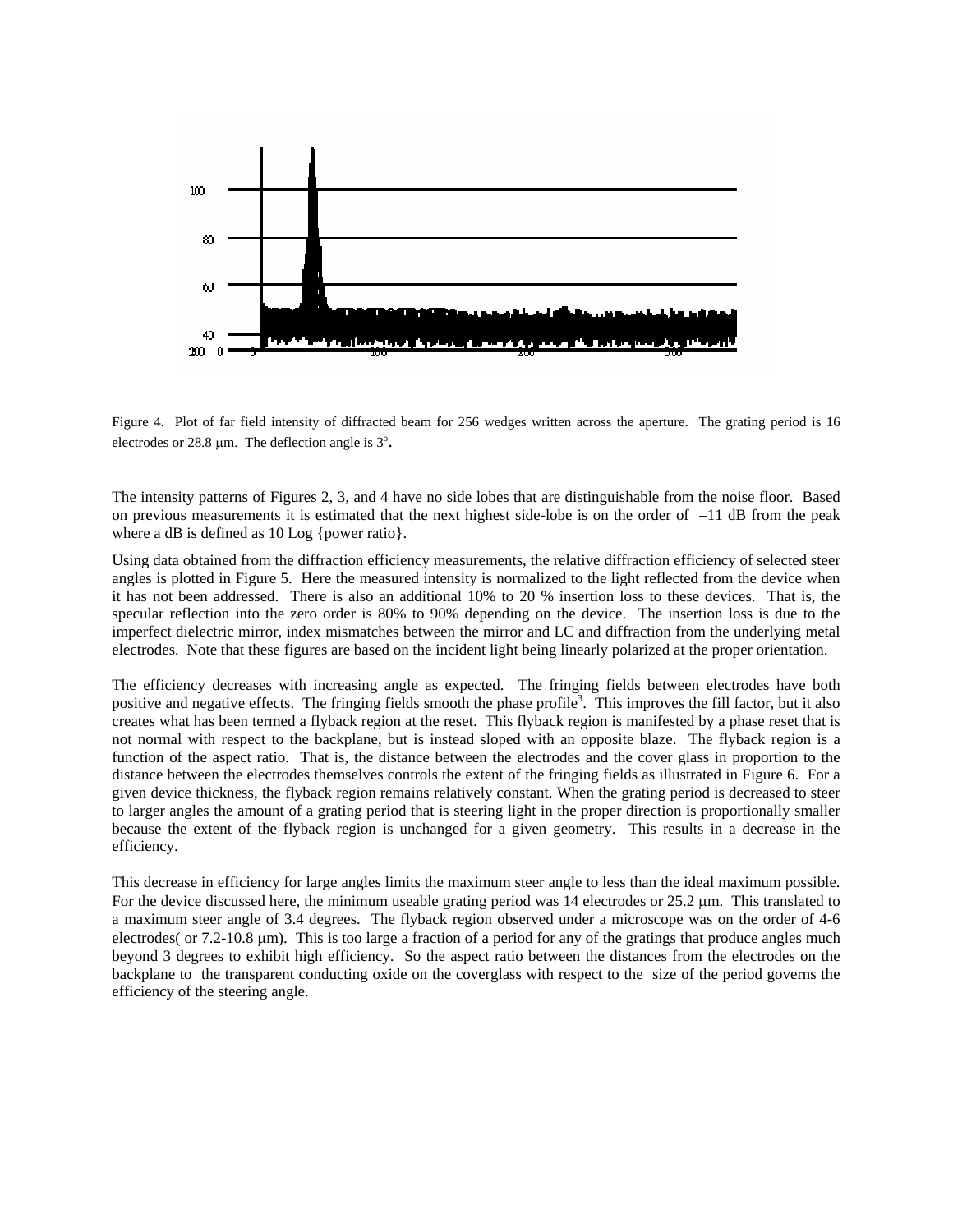

Figure 5. Measured diffraction efficiency relative to unsteered light.



Figure 6. Illustration of fringing fields and their affect the Phase profile for a liquid crystal OPA.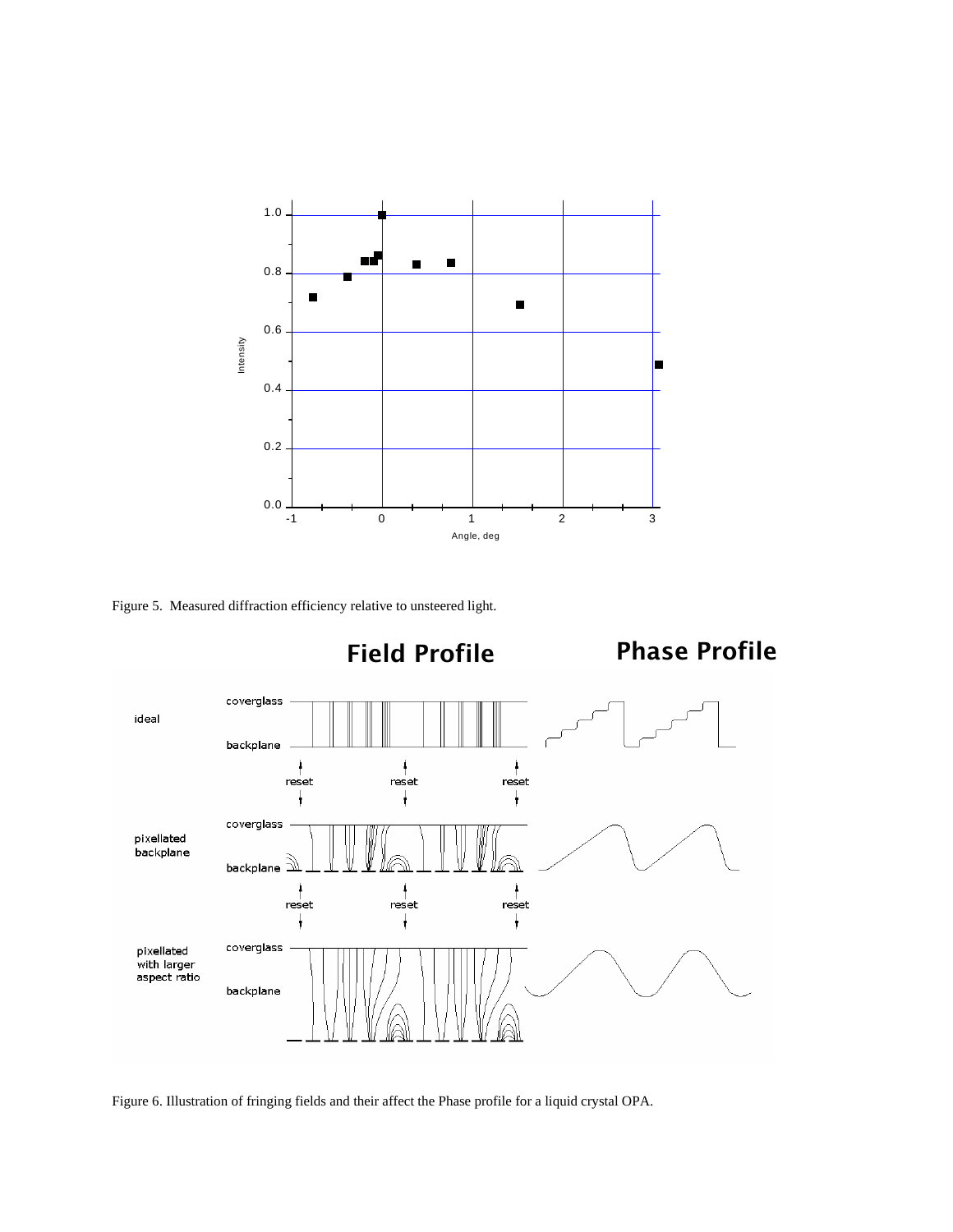#### **3. OPTICAL PHASED ARRAY IMPROVEMENTS**

Boulder Nonlinear Systems' approach to improving optical phased array technology is to improve the liquid crystal on silicon phase modulating component. Different liquid crystal materials are being examined and a new backplane has been developed.

#### **3.1 Liquid crystal materials**

The amount of voltage needed to switch a nematic liquid crystal modulator is a function of the specific material used, cell thickness and alignment. The 1x4096 backplane used to obtain the results above is limited to 5 V. It is possible to vary some parameters to achieve improved low voltage operation, but there is always a performance price to pay. For example, it takes less voltage to get an equivalent change in retardance from a thick cell than from a thin cell. The performance cost, however, is a slower response time

<span id="page-6-0"></span>As discussed above, the aspect ratio has a profound effect on the ability to convert addressing resolution into steering capability. At the fly-back region where the  $2\pi$  resets occur, the abrupt change in voltage causes a portion of the light to be deflected in the wrong direction, producing loss of energy in the main lobe. Reduction of the fly back region is possible using different types of LC. A highly birefringent material reduces the LC layer thickness needed to achieve  $2\pi$  of phase modulation. Fortunately, there is very little down side to using the highest birefringence material available. Unlike the birefringence, other LC properties useful for reducing the fly back region, such as the threshold voltage of the material, produce voltage dependent effects and may not be usable due to backplane voltage limitations.



Figure 1. Response curve for a nematic parallel-aligned liquid crystal cell.

The nonlinear voltage response at threshold increases the sharpness of the modulator. At threshold as shown in [Figure 1,](#page-6-0) a small change in voltage produces a relatively large change in phase modulation. This nonlinear response counteracts electrical smoothing and reduces the fly-back region. Fringing field effects are reduced by using high threshold materials with sharp response. For the 1x4096 OPA the threshold voltage techniques can not be used because the 5 V limit of the backplane forces the use of low threshold materials.

Switching speed is also voltage dependent. Most commonly used nematic LC materials exhibit a positive dielectric anisotropy. This means that they can be rapidly driven on (an optically thick state to an optically thin state). However, switching off requires time for the LC molecules to relax. Fast relaxation requires operation at voltage levels that are large compared to the threshold voltage. High-speed operation, therefore, is contrary to using sharper switching materials as described above for reducing the fly back region. One solution is to use dual frequency liquid crystal materials in which the dielectric anisotropy changes sign depending on the addressing frequency, allowing the molecules to be driven back to an optically thick state<sup>4</sup>. However dual frequency materials also require a higher voltage backplane.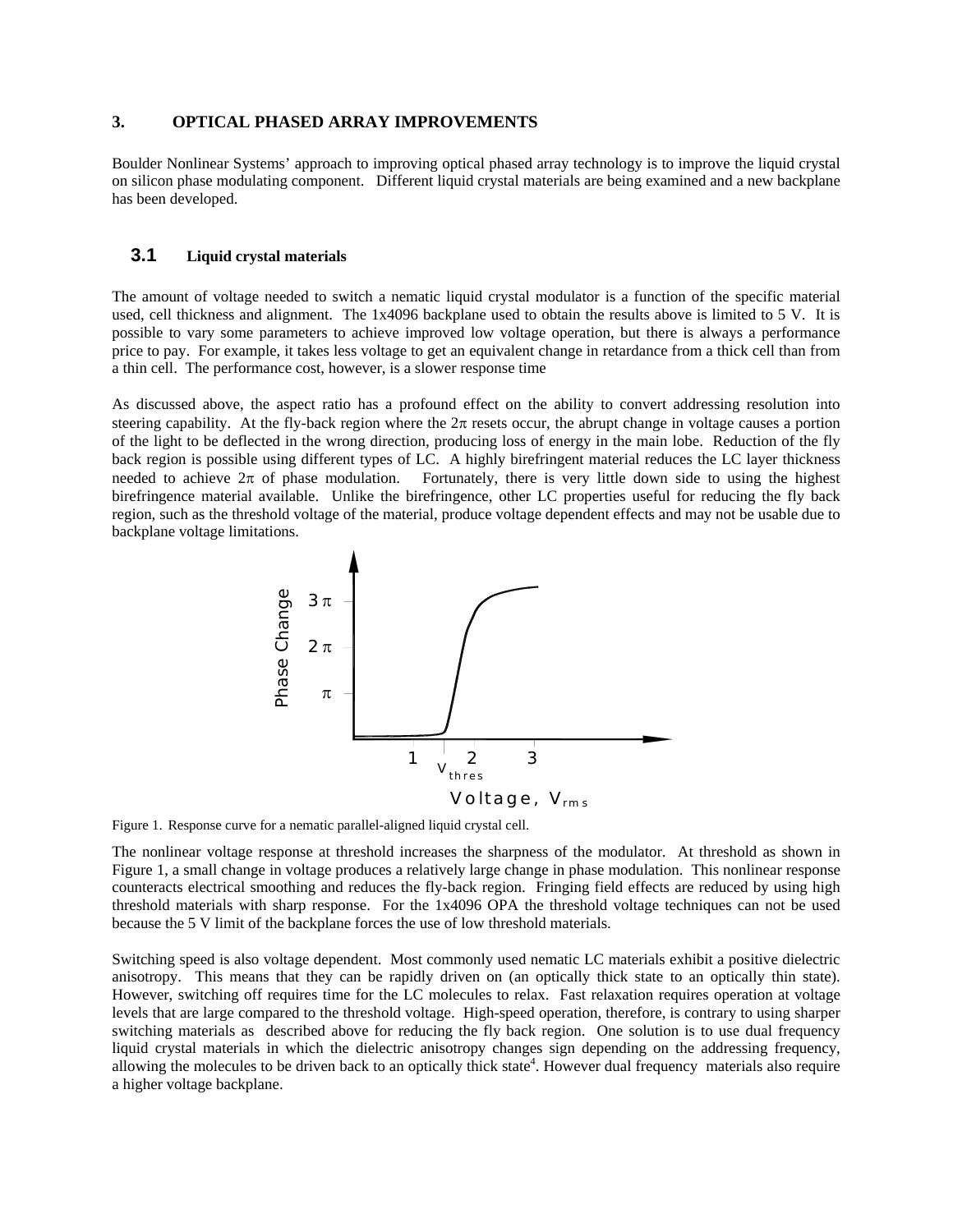### **3.2 Backplane Improvements**

While using a high birefringence material can improve the modulator aspect ratio, a higher addressing voltage can also significantly enhance beam steering performance in terms of increased addressing angle and speed. BNS has developed a 1x12288 electrode backplane capable of addressing liquid crystal materials with voltages up to +- 26 V. Figure 8 shows the 1x4096 optical head and new 1x12288 electrode OPA.



Figure 8. A 1 x 4096 OPA (left) and a 1 x 12288 OPA (right).

The torque on the liquid crystal molecules is linear with respect to applied field. The increased backplane voltage of the 1x12288 OPA should result in an increase in the maximum addressable angle by a factor of 2.5 over that achieved by a 1x4096 OPA for a given wavelength and assuming the same liquid crystal material. In addition, the higher voltage will allow use of dual frequency materials which have previously been used by BNS to demonstrate phase modulators with 1 kHz response times<sup>5</sup>. Moreover, this new 1x12288 backplane represents an increase in aperture over that of the 1x4096 from 6 mm x 7 mm to 19 mm x 19 mm

#### **3.3 The importance of increasing the aperture**

Angular deflection is a function of electrode spacing, but the ability to resolve angles is a function of the entire aperture size. This is one reason that angle-aperture product is the quantity of interest to system developers. It is always possible to use reducing optics to increase the deflection angle of an OPA, at the expense of reducing its effective aperture. However, the number of resolvable spots remains constant, which is another way of defining the optical invariant. A larger active area provides more electrodes, increasing the number of addressable angles, and narrowing beam width, however, the active area of a LCoS device is restricted by the VLSI process. If the process uses one-to-one contact printing, then the VLSI die can be as large as a wafer. However, this type of lithography is used for larger geometry processes (2 to 5 µm) which limits device resolution. For sub-micron processes. The die size is limited by the reticule size of the pattern stepper to 2 cm x 2 cm or less. A further increase in aperture is possible with a Phased Array of Phased Arrays (PAPA) approach<sup>6,7,8</sup>.

#### **4. CONCLUSIONS**

The present liquid crystal grating technology is limited by slow materials and non-ideal grating profiles. Recent advances in VLSI foundry processes have made possible high-resolution, light-efficient backplanes capable of